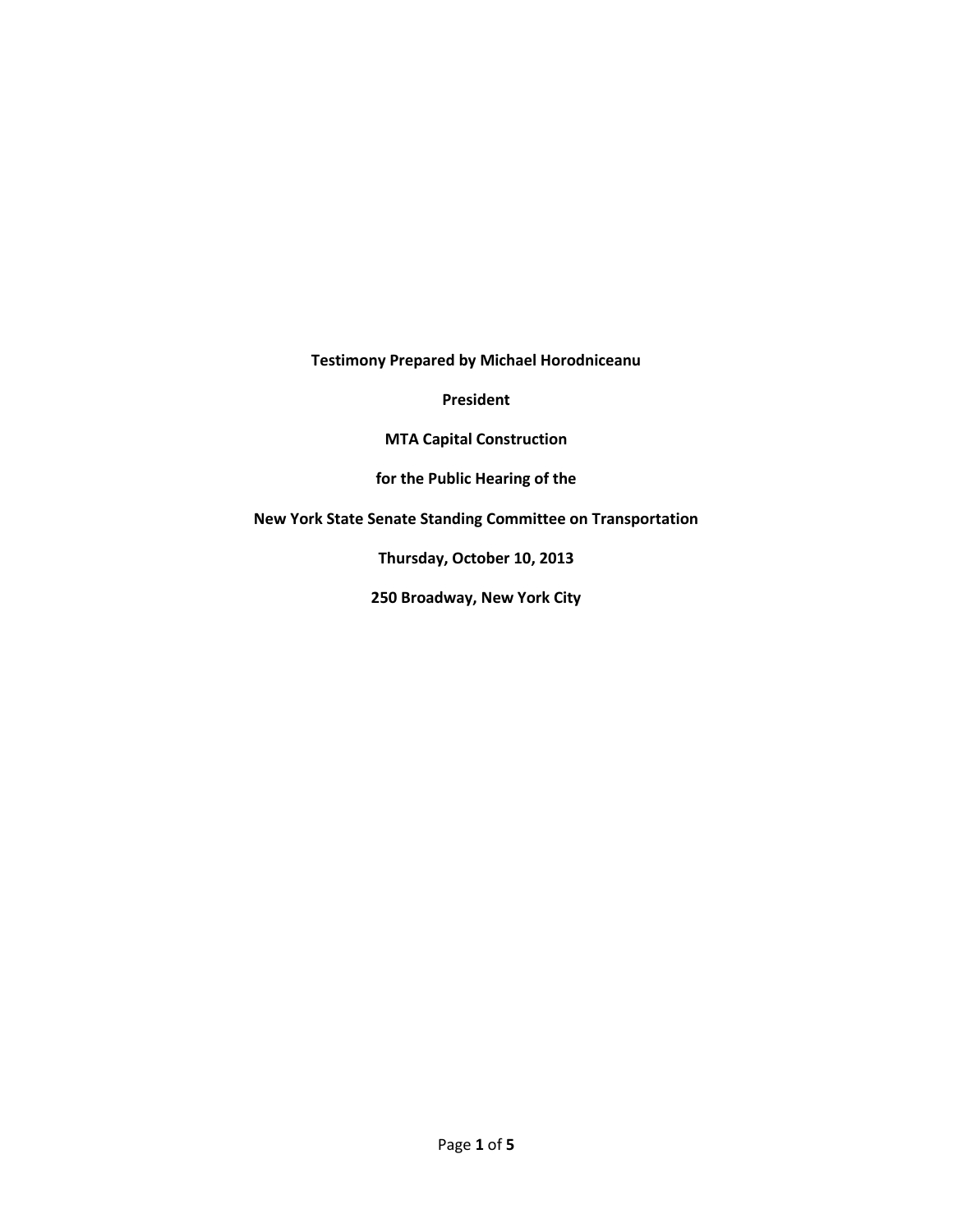Good Morning. My name is Michael Horodniceanu and I am the President of the

MTA Capital Construction Company. Our agency is responsible for the construction of the MTA's four Mega Projects – the Second Avenue Subway, The Fulton Center, East Side Access and the extension of the No. 7 Line.

I would like to take this opportunity to briefly talk about each project and provide the Committee members with an update on progress as well highlights of our major challenges.

The first phase of the Second Avenue Subway project, which, as you know, had been discussed for decades, is well on its way to completion and is on schedule to open for service in December 2016 and currently projected to be completed under budget. In June of this year we awarded the last contract for the project and the huge muck houses, which were built to excavate the station caverns, have begun to be dismantled. As we move towards the completion of the project our greatest challenge will be the coordination and installation of the various system components such as track, signals, communications and power, with the stations construction. We have a great management team and some of the top contractors in the country and feel confident that we will meet these challenges and open the long awaited Second Avenue Subway in December of 2016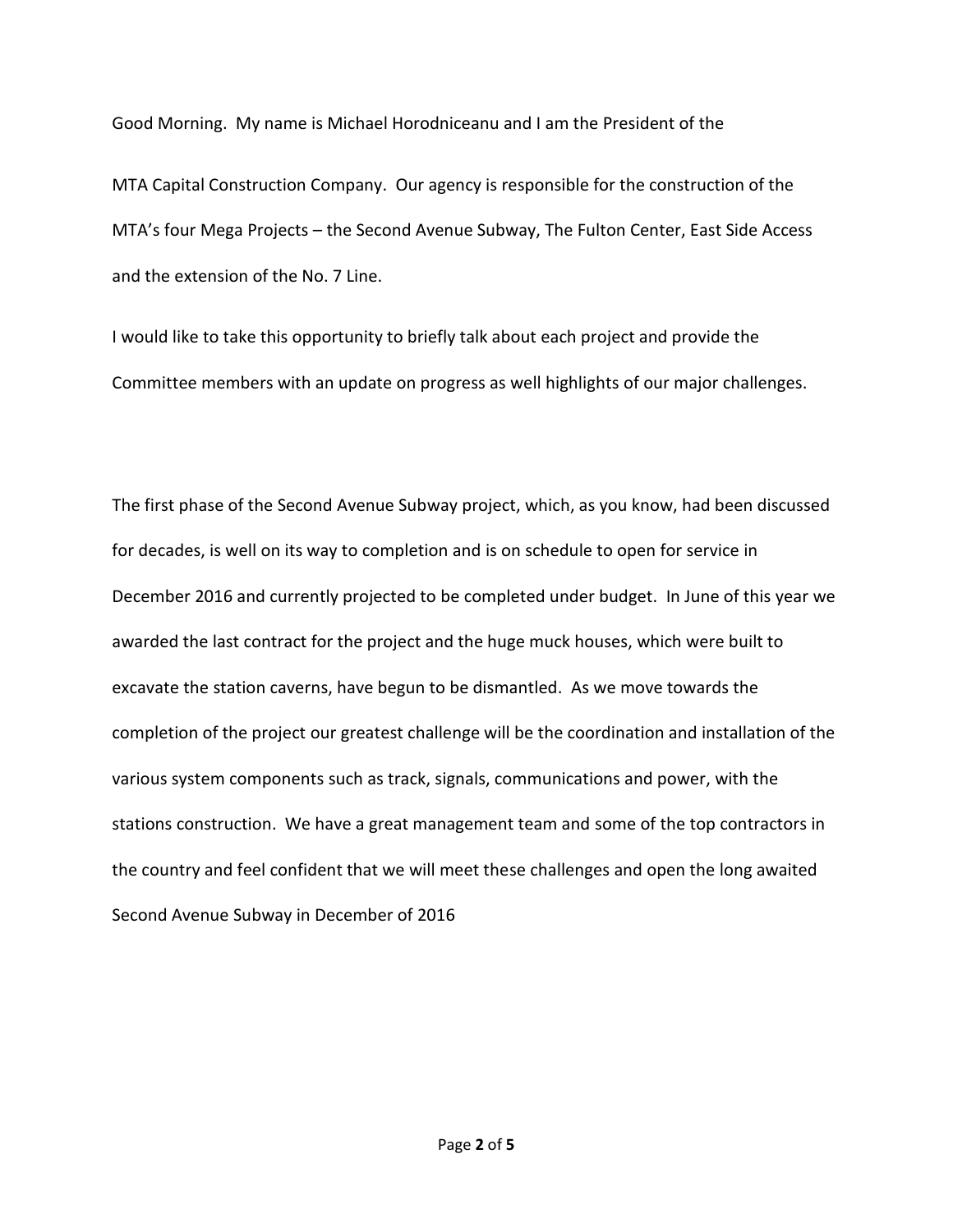There has been much speculation about the next phase of the Second Avenue Subway. At this time, it is somewhat premature for me to say anything more than that the issue is one of the many under discussion as part of the MTA's development of the 2015-2019 Capital Plan.

As many of you know, eleven (11) different subway lines converge at stations within Lower Manhattan in the vicinity of Fulton Street. Constructing a facility that integrates all these lines and accommodates a projected 300,000 daily subway riders as well as passengers coming from the PATH system, requires the creation of an environment that will be both a seamless passenger experience as well as a true great public space that will contain state of the art electronic way finding, exciting retail and commercial activities and become a destination point for the Lower Manhattan area. This has been the goal of this \$1.4 billion project since we started construction in 2007. I think that in the summer of 2014 when opened, the Fulton Center will have achieved these objectives and I am pleased to report to you that we are on budget and on schedule to open this new station in June of next year.

The Fulton Center will also have about 60,000 square feet of new retail and commercial space and MTA will shortly be designating a "master lessee" to manage the leasing of this space.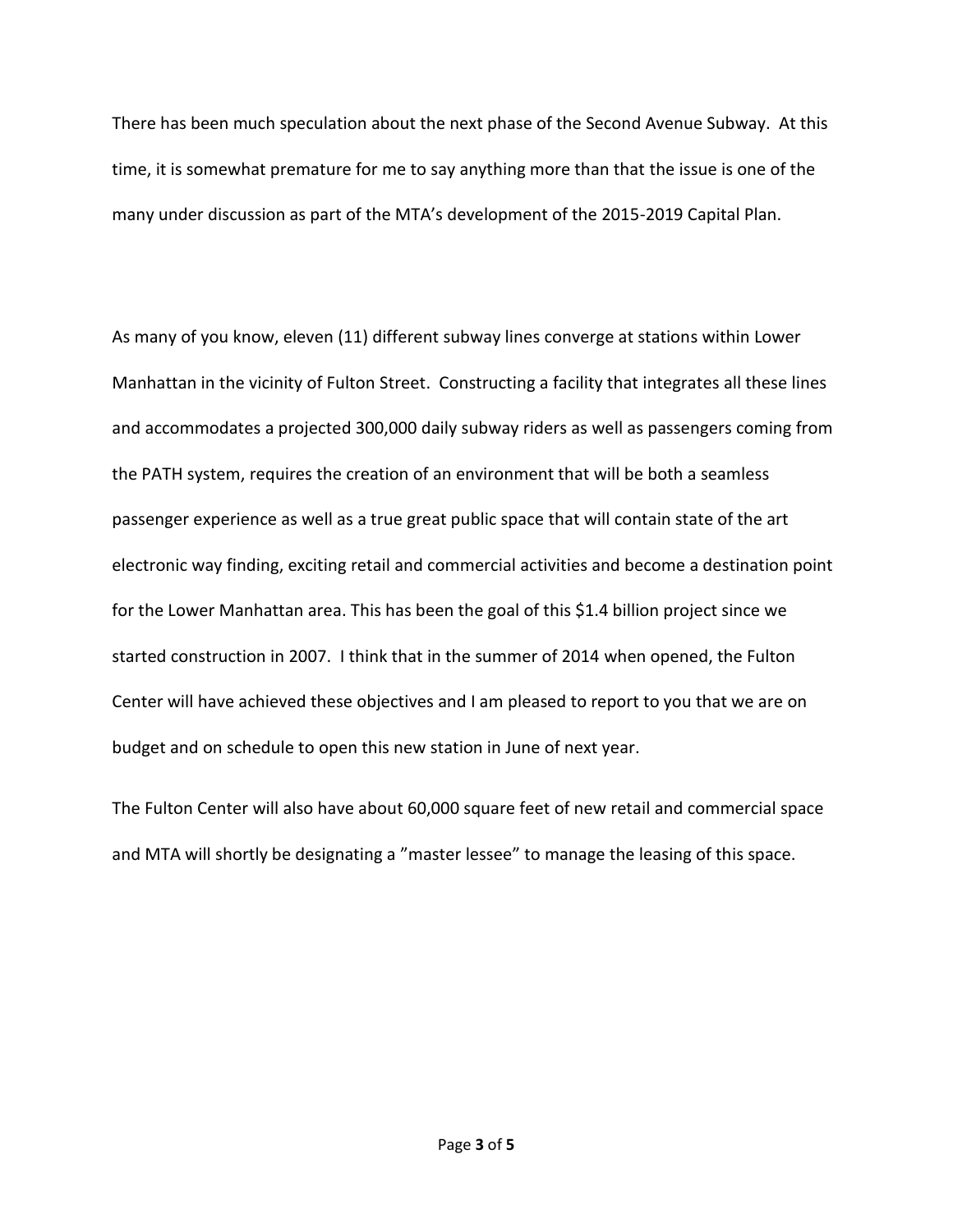Of the four projects that the MTACC now manages clearly the most challenging has been East Side Access.

East Side Access will create a new station for the Long Island Railroad customers about 160 feet below the Grand Central Terminal and shorten the commute for 160,000 LIRR riders in and out of Manhattan by 40 minutes. Significant progress has been made on the project and if one is to visit the area under Grand Central Terminal today you will be able to observe that all tunnels and caverns excavation has been completed. In Queens, while working in the area known as Harold Interlocking, which is the busiest passenger rail interlocking in North America; we have completed all of the tunnels (2.1 mi). As part of the MTA's process of applying for a RRIF loan from the Federal Railroad Administration, we are currently coordinating with the FRA on a review of our strategy to complete the project.

The next steps, currently underway, are to complete the tunnels' lining, construct the station fit-out and install the rail, power and communication systems. The challenge is to successfully coordinate the Manhattan concrete tunnel lining and station architectural finishes with the complex systems installation activities.

Second, the work in Harold will continue to require the need for the Long Island Railroad and Amtrak forces to coordinate their work with third party contractors as we move forward to install the signals, power, track and communications infrastructure necessary to support the East Side Access operations.